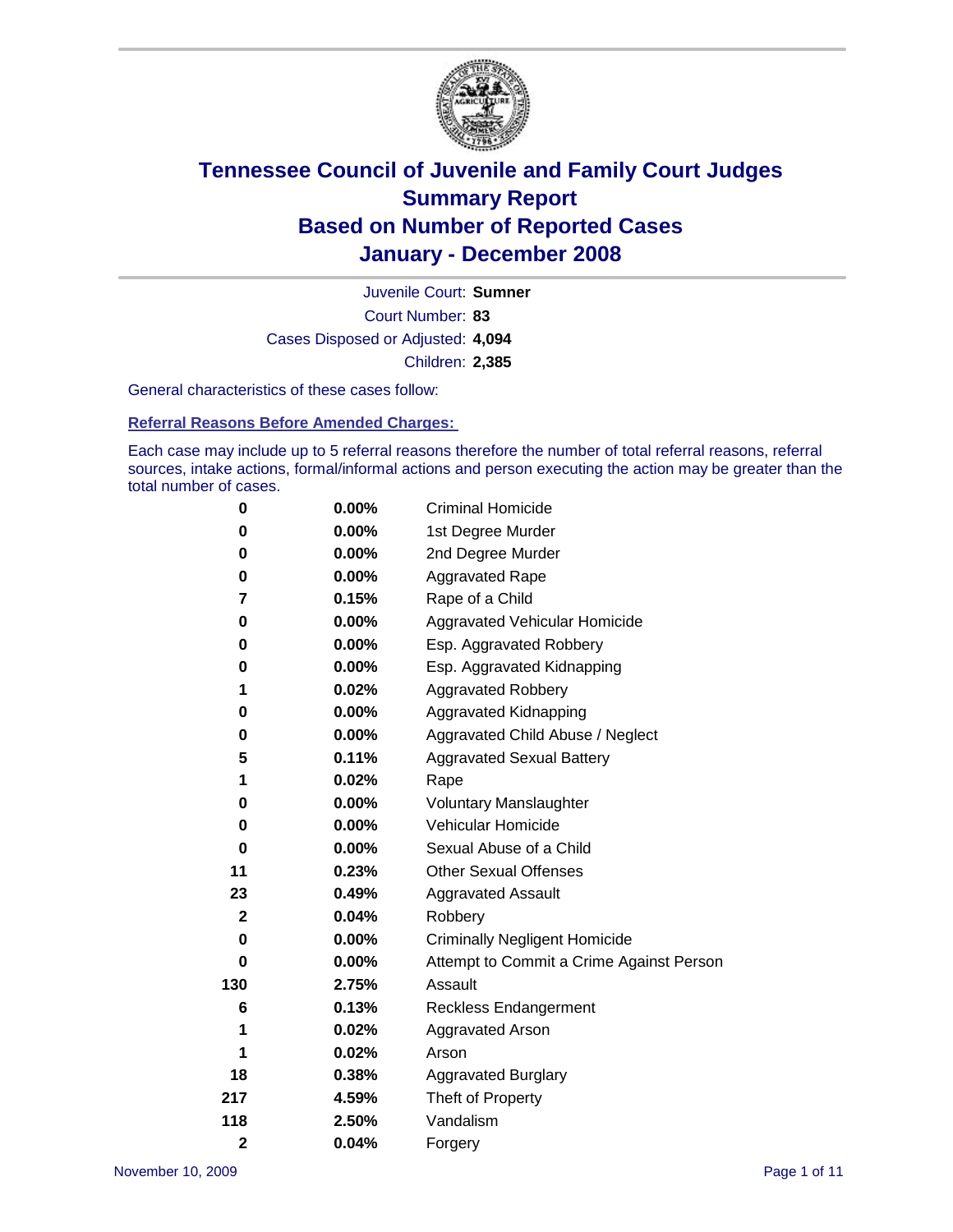

Court Number: **83** Juvenile Court: **Sumner** Cases Disposed or Adjusted: **4,094** Children: **2,385**

#### **Referral Reasons Before Amended Charges:**

Each case may include up to 5 referral reasons therefore the number of total referral reasons, referral sources, intake actions, formal/informal actions and person executing the action may be greater than the total number of cases.

| $\bf{0}$     | 0.00%    | <b>Worthless Checks</b>                                     |
|--------------|----------|-------------------------------------------------------------|
| $\mathbf{2}$ | 0.04%    | Illegal Possession / Fraudulent Use of Credit / Debit Cards |
| 56           | 1.19%    | <b>Burglary</b>                                             |
| 14           | 0.30%    | Unauthorized Use of a Vehicle                               |
| 3            | 0.06%    | <b>Cruelty to Animals</b>                                   |
| 4            | 0.08%    | Sale of Controlled Substances                               |
| 87           | 1.84%    | <b>Other Drug Offenses</b>                                  |
| 144          | 3.05%    | Possession of Controlled Substances                         |
| 0            | $0.00\%$ | <b>Criminal Attempt</b>                                     |
| 5            | 0.11%    | Carrying Weapons on School Property                         |
| 10           | 0.21%    | Unlawful Carrying / Possession of a Weapon                  |
| 9            | 0.19%    | <b>Evading Arrest</b>                                       |
| 3            | 0.06%    | Escape                                                      |
| 5            | 0.11%    | Driving Under Influence (DUI)                               |
| 119          | 2.52%    | Possession / Consumption of Alcohol                         |
| 25           | 0.53%    | Resisting Stop, Frisk, Halt, Arrest or Search               |
| $\mathbf 0$  | 0.00%    | <b>Aggravated Criminal Trespass</b>                         |
| 19           | 0.40%    | Harassment                                                  |
| 31           | 0.66%    | Failure to Appear                                           |
| 11           | 0.23%    | Filing a False Police Report                                |
| 6            | 0.13%    | Criminal Impersonation                                      |
| 46           | 0.97%    | <b>Disorderly Conduct</b>                                   |
| 52           | 1.10%    | <b>Criminal Trespass</b>                                    |
| 21           | 0.44%    | <b>Public Intoxication</b>                                  |
| 0            | $0.00\%$ | Gambling                                                    |
| 55           | 1.16%    | Traffic                                                     |
| 0            | $0.00\%$ | Local Ordinances                                            |
| 0            | 0.00%    | Violation of Wildlife Regulations                           |
| 0            | $0.00\%$ | Contempt of Court                                           |
| 114          | 2.41%    | Violation of Probation                                      |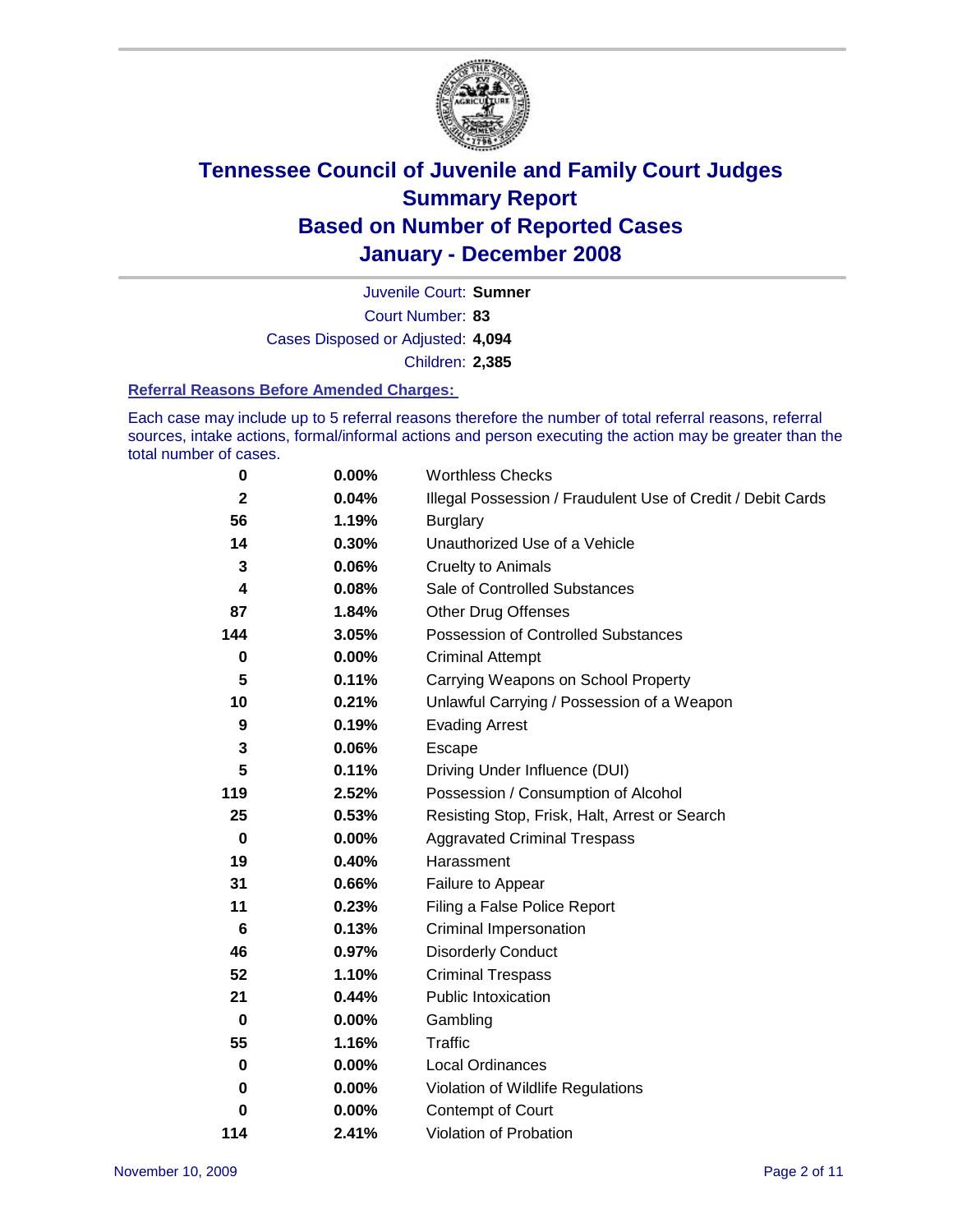

Court Number: **83** Juvenile Court: **Sumner** Cases Disposed or Adjusted: **4,094** Children: **2,385**

#### **Referral Reasons Before Amended Charges:**

Each case may include up to 5 referral reasons therefore the number of total referral reasons, referral sources, intake actions, formal/informal actions and person executing the action may be greater than the total number of cases.

| 4,725        | 100.00%  | <b>Total Referrals</b>                |
|--------------|----------|---------------------------------------|
| 699          | 14.79%   | Other                                 |
| 0            | 0.00%    | <b>Consent to Marry</b>               |
| 0            | $0.00\%$ | <b>Request for Medical Treatment</b>  |
| 0            | $0.00\%$ | <b>Child Support</b>                  |
| 0            | $0.00\%$ | Paternity / Legitimation              |
| 76           | 1.61%    | Visitation                            |
| 209          | 4.42%    | Custody                               |
| 355          | 7.51%    | <b>Foster Care Review</b>             |
| 0            | $0.00\%$ | <b>Administrative Review</b>          |
| 998          | 21.12%   | <b>Judicial Review</b>                |
| 0            | $0.00\%$ | Violation of Informal Adjustment      |
| 0            | $0.00\%$ | Violation of Pretrial Diversion       |
| 13           | 0.28%    | <b>Termination of Parental Rights</b> |
| 92           | 1.95%    | Dependency / Neglect                  |
| $\bf{0}$     | $0.00\%$ | <b>Physically Abused Child</b>        |
| $\bf{0}$     | $0.00\%$ | <b>Sexually Abused Child</b>          |
| 144          | 3.05%    | Violation of Curfew                   |
| 128          | 2.71%    | Violation of a Valid Court Order      |
| 47           | 0.99%    | Possession of Tobacco Products        |
| 3            | $0.06\%$ | Out-of-State Runaway                  |
| 117          | 2.48%    | In-State Runaway                      |
| 163          | 3.45%    | Truancy                               |
| 295          | 6.24%    | Unruly Behavior                       |
| $\mathbf{2}$ | 0.04%    | Violation of Aftercare                |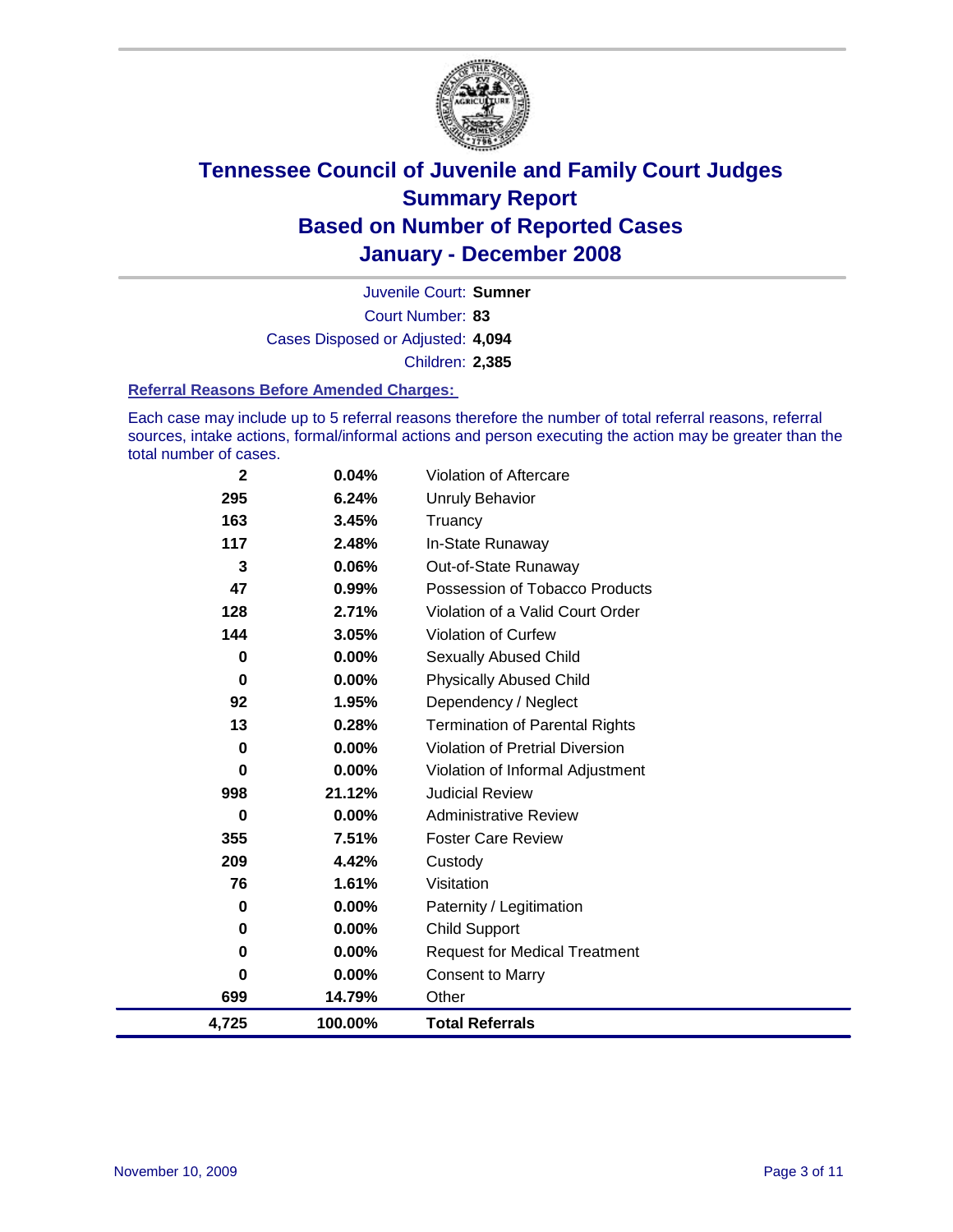

|                                   | Juvenile Court: Sumner |                                   |  |  |
|-----------------------------------|------------------------|-----------------------------------|--|--|
| Court Number: 83                  |                        |                                   |  |  |
| Cases Disposed or Adjusted: 4,094 |                        |                                   |  |  |
|                                   |                        | Children: 2,385                   |  |  |
| <b>Referral Sources: 1</b>        |                        |                                   |  |  |
| 1,760                             | 37.25%                 | Law Enforcement                   |  |  |
| 331                               | 7.01%                  | Parents                           |  |  |
| 130                               | 2.75%                  | <b>Relatives</b>                  |  |  |
| 112                               | 2.37%                  | Self                              |  |  |
| 233                               | 4.93%                  | School                            |  |  |
| 0                                 | $0.00\%$               | <b>CSA</b>                        |  |  |
| 950                               | 20.11%                 | <b>DCS</b>                        |  |  |
| $\mathbf 2$                       | 0.04%                  | <b>Other State Department</b>     |  |  |
| 5                                 | 0.11%                  | <b>District Attorney's Office</b> |  |  |
| 698                               | 14.77%                 | <b>Court Staff</b>                |  |  |
| 131                               | 2.77%                  | Social Agency                     |  |  |
| 11                                | 0.23%                  | <b>Other Court</b>                |  |  |
| 32                                | 0.68%                  | Victim                            |  |  |
| 26                                | 0.55%                  | Child & Parent                    |  |  |
| 0                                 | 0.00%                  | Hospital                          |  |  |
| 0                                 | 0.00%                  | Unknown                           |  |  |
| 304                               | 6.43%                  | Other                             |  |  |
| 4,725                             | 100.00%                | <b>Total Referral Sources</b>     |  |  |

### **Age of Child at Referral: 2**

| 2,385 | 100.00%  | <b>Total Child Count</b> |
|-------|----------|--------------------------|
| 0     | $0.00\%$ | Unknown                  |
| 49    | 2.05%    | Ages 19 and Over         |
| 574   | 24.07%   | Ages 17 through 18       |
| 725   | 30.40%   | Ages 15 through 16       |
| 337   | 14.13%   | Ages 13 through 14       |
| 151   | 6.33%    | Ages 11 through 12       |
| 549   | 23.02%   | Ages 10 and Under        |
|       |          |                          |

<sup>1</sup> If different than number of Referral Reasons (4725), verify accuracy of your court's data.

<sup>2</sup> One child could be counted in multiple categories, verify accuracy of your court's data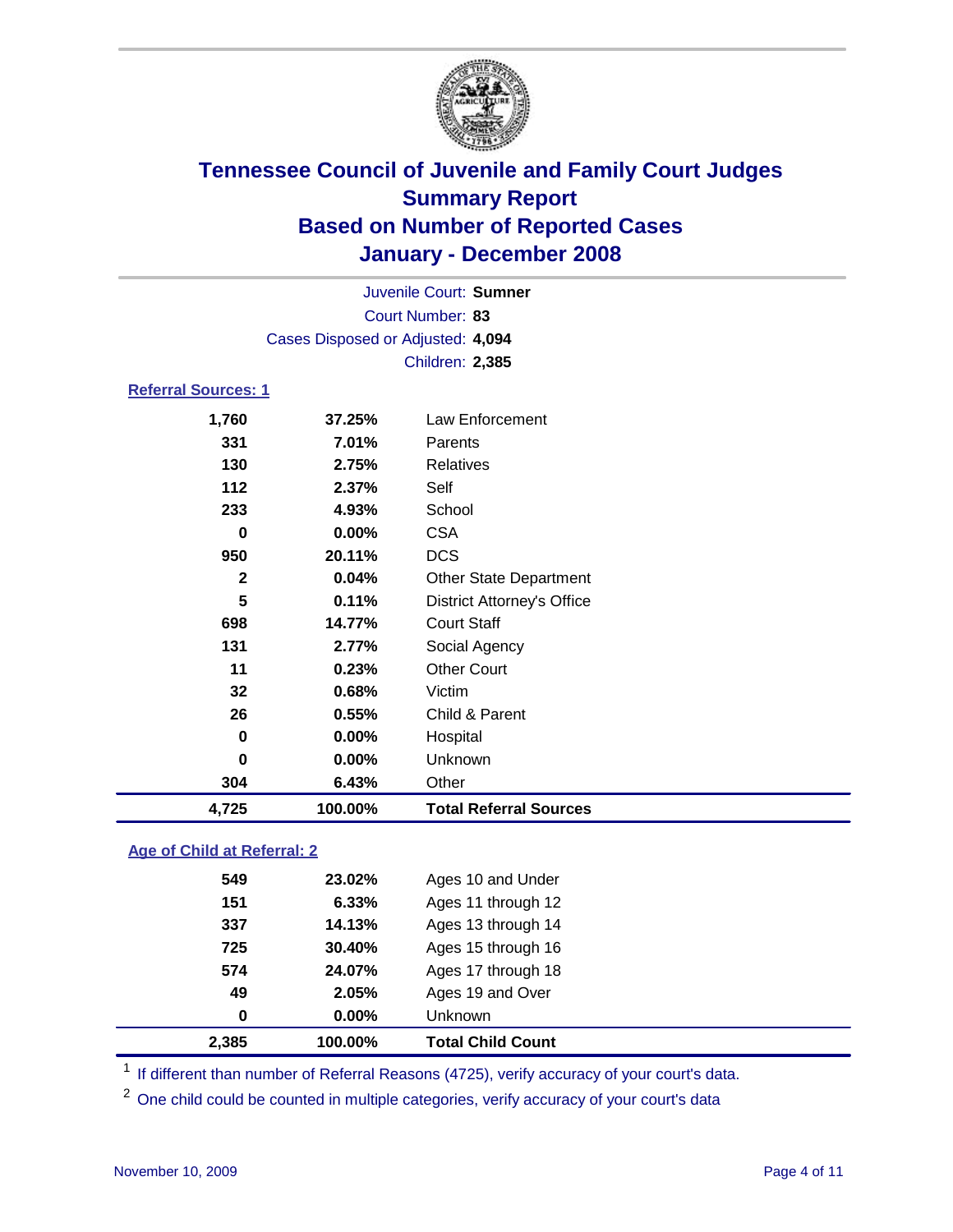

| Juvenile Court: Sumner                  |                                   |                          |  |  |
|-----------------------------------------|-----------------------------------|--------------------------|--|--|
| Court Number: 83                        |                                   |                          |  |  |
|                                         | Cases Disposed or Adjusted: 4,094 |                          |  |  |
|                                         |                                   | Children: 2,385          |  |  |
| Sex of Child: 1                         |                                   |                          |  |  |
| 1,481                                   | 62.10%                            | Male                     |  |  |
| 897                                     | 37.61%                            | Female                   |  |  |
| 7                                       | 0.29%                             | Unknown                  |  |  |
| 2,385                                   | 100.00%                           | <b>Total Child Count</b> |  |  |
| Race of Child: 1                        |                                   |                          |  |  |
| 1,926                                   | 80.75%                            | White                    |  |  |
| 317                                     | 13.29%                            | African American         |  |  |
| 3                                       | 0.13%                             | Native American          |  |  |
| 12                                      | 0.50%                             | Asian                    |  |  |
| 73                                      | 3.06%                             | Mixed                    |  |  |
| 54                                      | 2.26%                             | Unknown                  |  |  |
| 2,385                                   | 100.00%                           | <b>Total Child Count</b> |  |  |
| <b>Hispanic Origin: 1</b>               |                                   |                          |  |  |
| 80                                      | 3.35%                             | Yes                      |  |  |
| 2,291                                   | 96.06%                            | <b>No</b>                |  |  |
| 14                                      | 0.59%                             | Unknown                  |  |  |
| 2,385                                   | 100.00%                           | <b>Total Child Count</b> |  |  |
| <b>School Enrollment of Children: 1</b> |                                   |                          |  |  |
| 1,621                                   | 67.97%                            | Yes                      |  |  |
| 356                                     | 14.93%                            | No                       |  |  |
| 408                                     | 17.11%                            | Unknown                  |  |  |
| 2,385                                   | 100.00%                           | <b>Total Child Count</b> |  |  |

<sup>1</sup> One child could be counted in multiple categories, verify accuracy of your court's data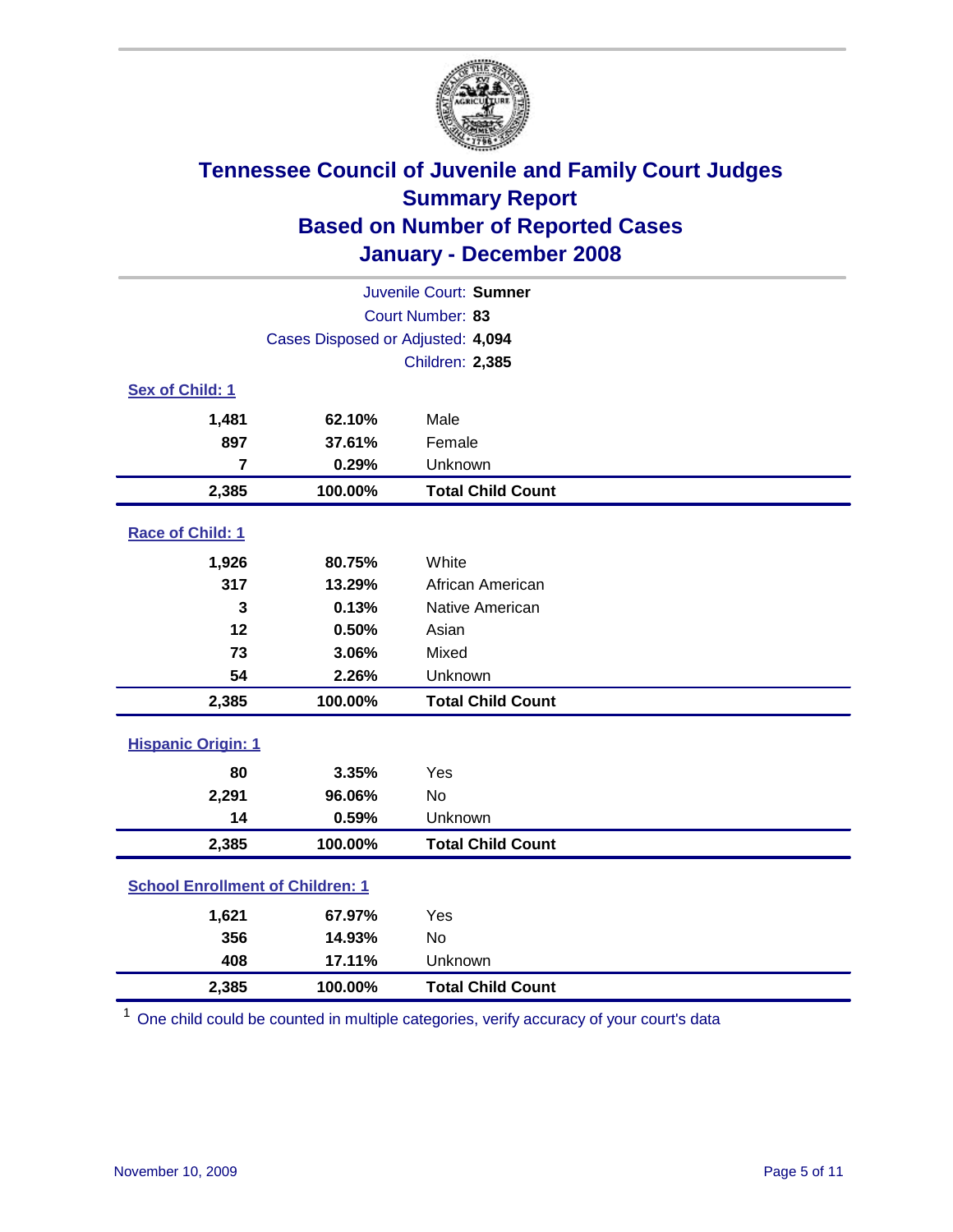

Court Number: **83** Juvenile Court: **Sumner** Cases Disposed or Adjusted: **4,094** Children: **2,385**

### **Living Arrangement of Child at Time of Referral: 1**

| 2,385 |     | 100.00%  | Total Child Count            |
|-------|-----|----------|------------------------------|
|       | 31  | 1.30%    | Other                        |
|       | 360 | 15.09%   | Unknown                      |
|       | 31  | 1.30%    | Independent                  |
|       | 7   | 0.29%    | In an Institution            |
|       | 10  | 0.42%    | In a Residential Center      |
|       | 43  | 1.80%    | In a Group Home              |
|       | 105 | 4.40%    | With Foster Family           |
|       | 11  | 0.46%    | With Adoptive Parents        |
|       | 264 | 11.07%   | <b>With Relatives</b>        |
|       | 185 | 7.76%    | <b>With Father</b>           |
|       | 757 | 31.74%   | With Mother                  |
|       | 94  | $3.94\%$ | With Mother and Stepfather   |
|       | 42  | 1.76%    | With Father and Stepmother   |
|       | 445 | 18.66%   | With Both Biological Parents |
|       |     |          |                              |

#### **Type of Detention: 2**

| 4.094 | 100.00%  | <b>Total Detention Count</b> |  |
|-------|----------|------------------------------|--|
| 0     | 0.00%    | Other                        |  |
| 3,507 | 85.66%   | Does Not Apply               |  |
| 9     | 0.22%    | <b>Unknown</b>               |  |
| 1     | 0.02%    | <b>Psychiatric Hospital</b>  |  |
| 1     | 0.02%    | Jail - No Separation         |  |
| 0     | $0.00\%$ | Jail - Partial Separation    |  |
| 0     | 0.00%    | Jail - Complete Separation   |  |
| 524   | 12.80%   | Juvenile Detention Facility  |  |
| 52    | 1.27%    | Non-Secure Placement         |  |
|       |          |                              |  |

<sup>1</sup> One child could be counted in multiple categories, verify accuracy of your court's data

<sup>2</sup> If different than number of Cases (4094) verify accuracy of your court's data.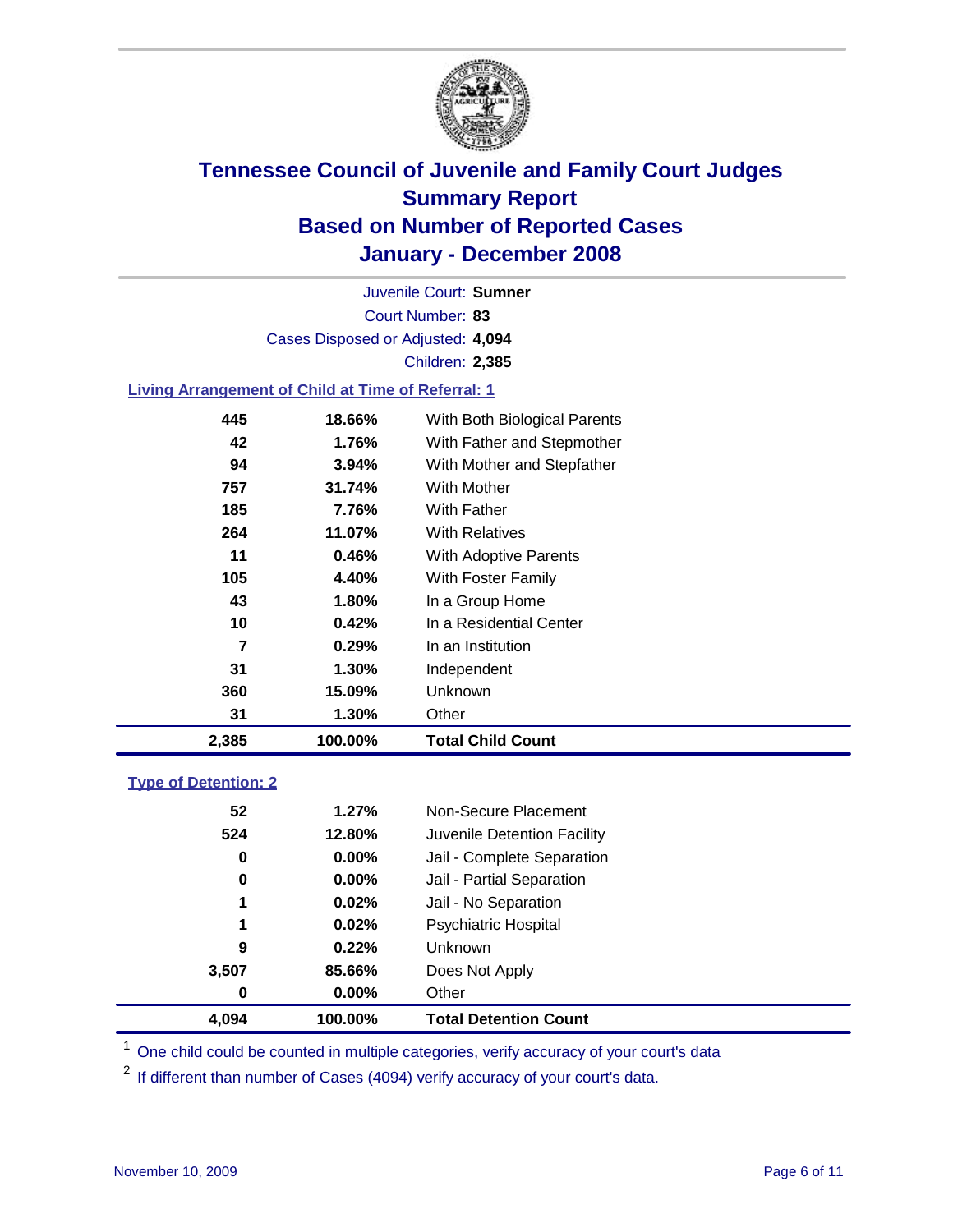

|                                                    | Juvenile Court: Sumner            |                                      |  |  |  |
|----------------------------------------------------|-----------------------------------|--------------------------------------|--|--|--|
|                                                    | Court Number: 83                  |                                      |  |  |  |
|                                                    | Cases Disposed or Adjusted: 4,094 |                                      |  |  |  |
|                                                    |                                   | Children: 2,385                      |  |  |  |
| <b>Placement After Secure Detention Hearing: 1</b> |                                   |                                      |  |  |  |
| 200                                                | 4.89%                             | Returned to Prior Living Arrangement |  |  |  |
| 76                                                 | 1.86%                             | Juvenile Detention Facility          |  |  |  |
| 1                                                  | 0.02%                             | Jail                                 |  |  |  |
| 1                                                  | 0.02%                             | Shelter / Group Home                 |  |  |  |
| $\mathbf 2$                                        | 0.05%                             | <b>Foster Family Home</b>            |  |  |  |
| 5                                                  | 0.12%                             | Psychiatric Hospital                 |  |  |  |
| 29                                                 | 0.71%                             | Unknown                              |  |  |  |
| 3,777                                              | 92.26%                            | Does Not Apply                       |  |  |  |
| 3                                                  | 0.07%                             | Other                                |  |  |  |
| 4,094                                              | 100.00%                           | <b>Total Placement Count</b>         |  |  |  |
|                                                    |                                   |                                      |  |  |  |
| <b>Intake Actions: 2</b>                           |                                   |                                      |  |  |  |
| 2,674                                              | 56.59%                            | <b>Petition Filed</b>                |  |  |  |
| 294                                                | 6.22%                             | <b>Motion Filed</b>                  |  |  |  |
| 47                                                 | 0.99%                             | <b>Citation Processed</b>            |  |  |  |
| 0                                                  | 0.00%                             | Notification of Paternity Processed  |  |  |  |
| 1,102                                              | 23.32%                            | Scheduling of Judicial Review        |  |  |  |
| 1                                                  | 0.02%                             | Scheduling of Administrative Review  |  |  |  |
| 363                                                | 7.68%                             | Scheduling of Foster Care Review     |  |  |  |
| $\bf{0}$                                           | 0.00%                             | Unknown                              |  |  |  |
| 0                                                  | 0.00%                             | Does Not Apply                       |  |  |  |
| 244                                                | 5.16%                             | Other                                |  |  |  |
| 4,725                                              | 100.00%                           | <b>Total Intake Count</b>            |  |  |  |

<sup>1</sup> If different than number of Cases (4094) verify accuracy of your court's data.

<sup>2</sup> If different than number of Referral Reasons (4725), verify accuracy of your court's data.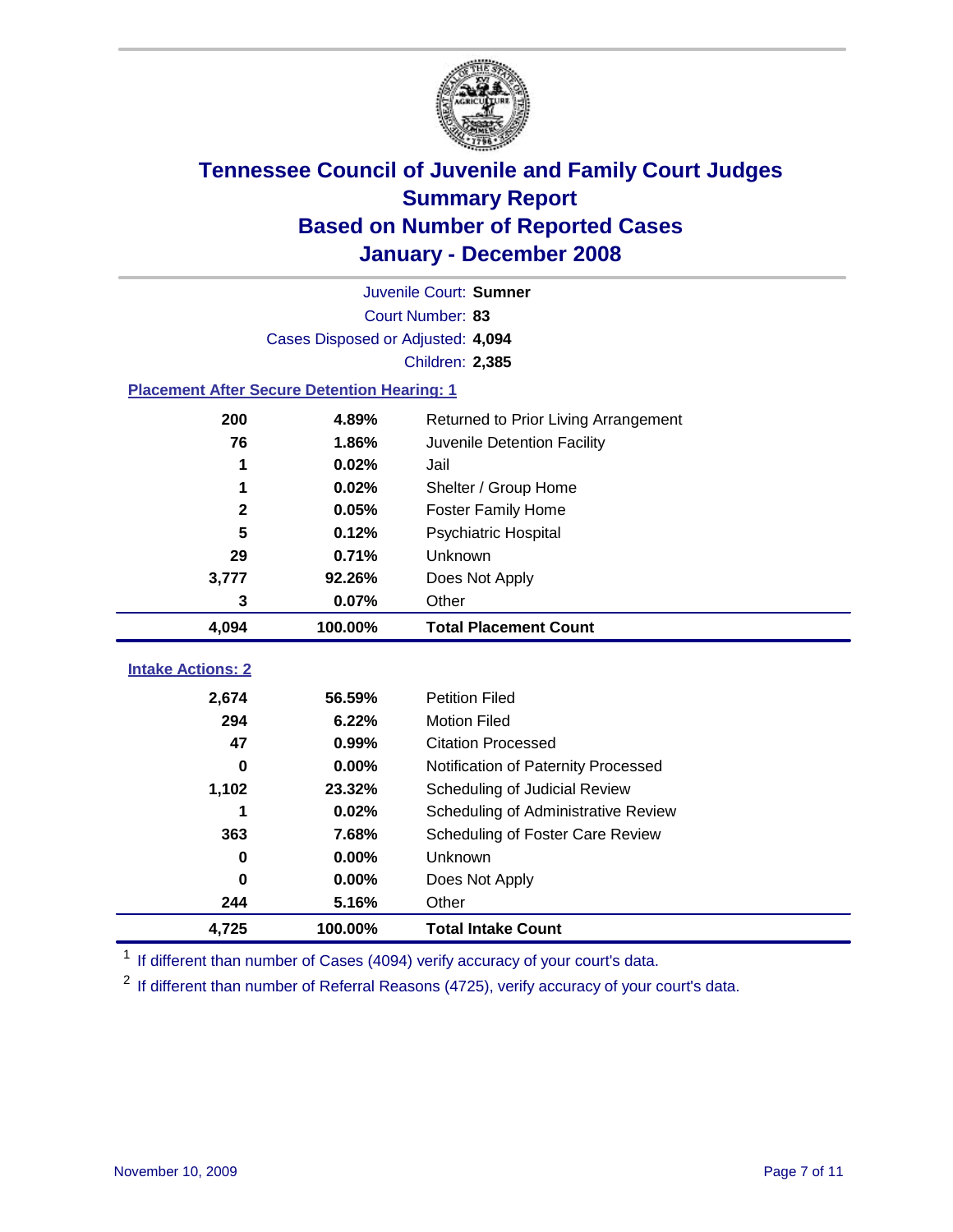

Court Number: **83** Juvenile Court: **Sumner** Cases Disposed or Adjusted: **4,094** Children: **2,385**

#### **Last Grade Completed by Child: 1**

| 2,385                   | 100.00% | <b>Total Child Count</b> |
|-------------------------|---------|--------------------------|
| $\overline{\mathbf{2}}$ | 0.08%   | Other                    |
| 705                     | 29.56%  | Unknown                  |
| 6                       | 0.25%   | Never Attended School    |
| 30                      | 1.26%   | Graduated                |
| 26                      | 1.09%   | <b>GED</b>               |
| $\bf{0}$                | 0.00%   | Non-Graded Special Ed    |
| 5                       | 0.21%   | 12th Grade               |
| 175                     | 7.34%   | 11th Grade               |
| 265                     | 11.11%  | 10th Grade               |
| 282                     | 11.82%  | 9th Grade                |
| 222                     | 9.31%   | 8th Grade                |
| 113                     | 4.74%   | 7th Grade                |
| 87                      | 3.65%   | 6th Grade                |
| 56                      | 2.35%   | 5th Grade                |
| 32                      | 1.34%   | 4th Grade                |
| 25                      | 1.05%   | 3rd Grade                |
| 39                      | 1.64%   | 2nd Grade                |
| 40                      | 1.68%   | 1st Grade                |
| 53                      | 2.22%   | Kindergarten             |
| 16                      | 0.67%   | Preschool                |
| 206                     | 8.64%   | Too Young for School     |

### **Enrolled in Special Education: 1**

| 810<br>2,385 | 33.96%<br>100.00% | Unknown<br><b>Total Child Count</b> |  |
|--------------|-------------------|-------------------------------------|--|
| 1,357        | 56.90%            | No                                  |  |
| 218          | 9.14%             | Yes                                 |  |

<sup>1</sup> One child could be counted in multiple categories, verify accuracy of your court's data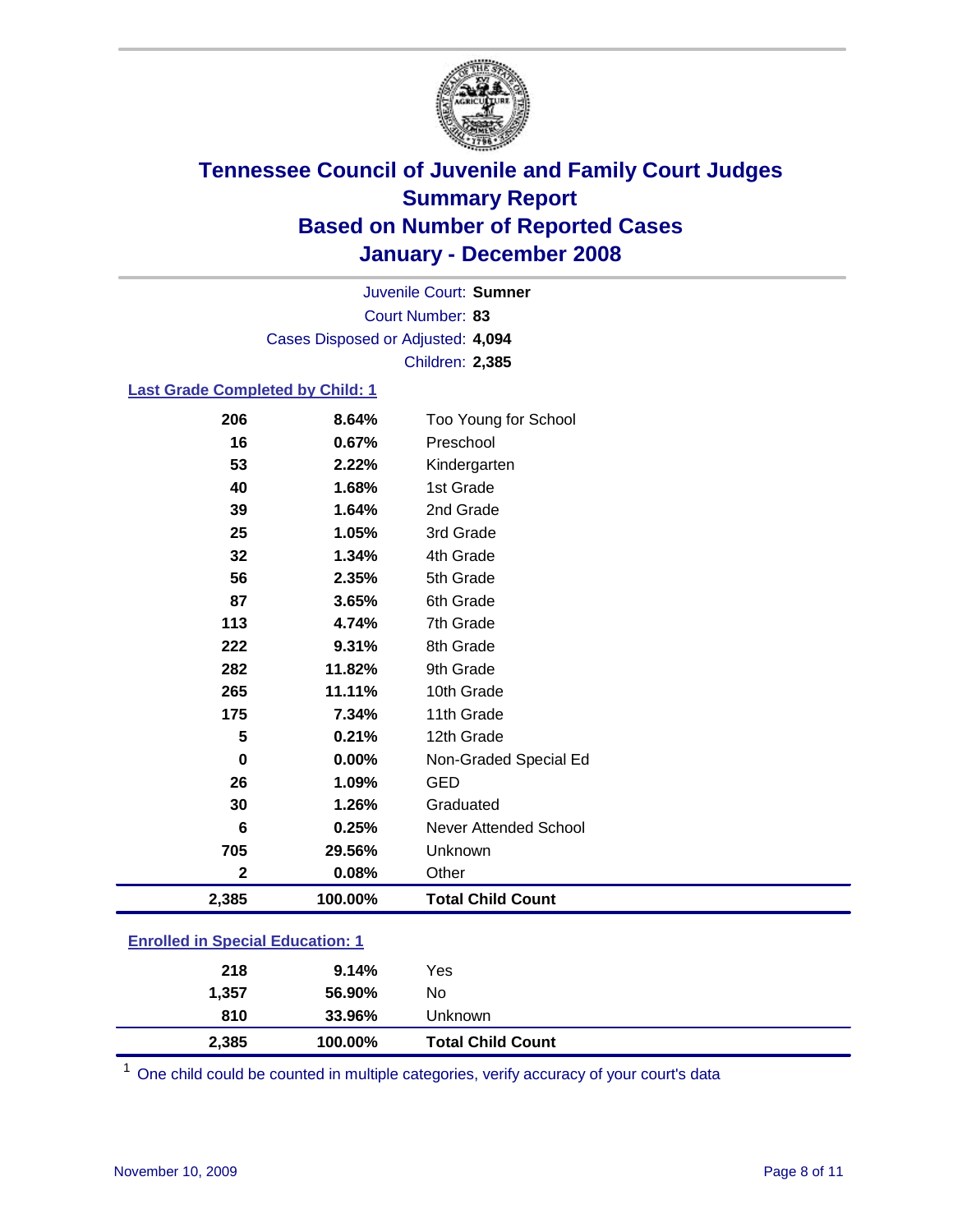

| Juvenile Court: Sumner       |                                   |                           |  |  |
|------------------------------|-----------------------------------|---------------------------|--|--|
|                              | Court Number: 83                  |                           |  |  |
|                              | Cases Disposed or Adjusted: 4,094 |                           |  |  |
|                              |                                   | <b>Children: 2,385</b>    |  |  |
| <b>Action Executed By: 1</b> |                                   |                           |  |  |
| 3,096                        | 65.52%                            | Judge                     |  |  |
| 1,586                        | 33.57%                            | Referee                   |  |  |
| 42                           | 0.89%                             | <b>YSO</b>                |  |  |
| 1                            | 0.02%                             | Other                     |  |  |
| 0                            | $0.00\%$                          | Unknown                   |  |  |
| 4,725                        | 100.00%                           | <b>Total Action Count</b> |  |  |

### **Formal / Informal Actions: 1**

| 516          | 10.92%   | Dismissed                                        |
|--------------|----------|--------------------------------------------------|
| 196          | 4.15%    | Retired / Nolle Prosequi                         |
| 773          | 16.36%   | <b>Complaint Substantiated Delinquent</b>        |
| 427          | 9.04%    | <b>Complaint Substantiated Status Offender</b>   |
| 71           | 1.50%    | <b>Complaint Substantiated Dependent/Neglect</b> |
| $\mathbf{2}$ | 0.04%    | <b>Complaint Substantiated Abused</b>            |
| 0            | $0.00\%$ | <b>Complaint Substantiated Mentally III</b>      |
| 45           | 0.95%    | Informal Adjustment                              |
| 536          | 11.34%   | <b>Pretrial Diversion</b>                        |
| 1            | 0.02%    | <b>Transfer to Adult Court Hearing</b>           |
| 6            | 0.13%    | Charges Cleared by Transfer to Adult Court       |
| 1,043        | 22.07%   | Special Proceeding                               |
| 772          | 16.34%   | Review Concluded                                 |
| 119          | 2.52%    | Case Held Open                                   |
| 218          | 4.61%    | Other                                            |
| 0            | $0.00\%$ | Unknown                                          |
| 4,725        | 100.00%  | <b>Total Action Count</b>                        |

<sup>1</sup> If different than number of Referral Reasons (4725), verify accuracy of your court's data.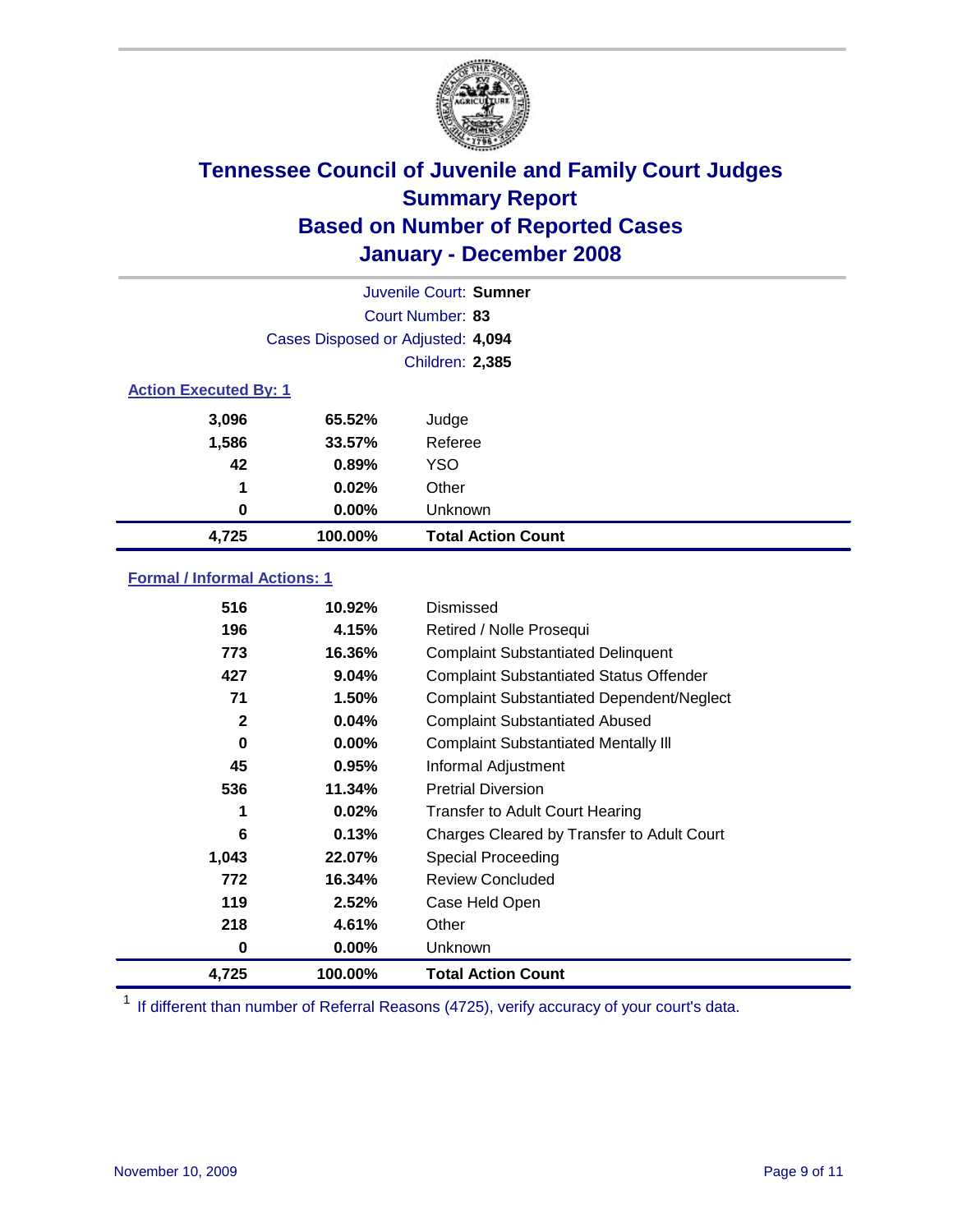

|                       |                                   | Juvenile Court: Sumner                                |
|-----------------------|-----------------------------------|-------------------------------------------------------|
|                       |                                   | Court Number: 83                                      |
|                       | Cases Disposed or Adjusted: 4,094 |                                                       |
|                       |                                   | <b>Children: 2,385</b>                                |
| <b>Case Outcomes:</b> |                                   | There can be multiple outcomes for one child or case. |
| 370                   | 3.91%                             | Case Dismissed                                        |
| 167                   | 1.76%                             | Case Retired or Nolle Prosequi                        |
| 792                   | 8.36%                             | Warned / Counseled                                    |
| 99                    | 1.05%                             | <b>Held Open For Review</b>                           |
| 158                   | 1.67%                             | Supervision / Probation to Juvenile Court             |
| 0                     | 0.00%                             | <b>Probation to Parents</b>                           |
| 48                    | 0.51%                             | Referral to Another Entity for Supervision / Service  |
| 82                    | 0.87%                             | Referred for Mental Health Counseling                 |
| 91                    | 0.96%                             | Referred for Alcohol and Drug Counseling              |
| 0                     | 0.00%                             | Referred to Alternative School                        |
| 0                     | 0.00%                             | Referred to Private Child Agency                      |
| 0                     | 0.00%                             | Referred to Defensive Driving School                  |
| 126                   | 1.33%                             | Referred to Alcohol Safety School                     |
| 79                    | 0.83%                             | Referred to Juvenile Court Education-Based Program    |
| 3                     | 0.03%                             | Driver's License Held Informally                      |
| 1                     | 0.01%                             | <b>Voluntary Placement with DMHMR</b>                 |
| 0                     | 0.00%                             | <b>Private Mental Health Placement</b>                |
| 0                     | 0.00%                             | <b>Private MR Placement</b>                           |
| 0                     | 0.00%                             | Placement with City/County Agency/Facility            |
| 138                   | 1.46%                             | Placement with Relative / Other Individual            |
| 293                   | 3.09%                             | Fine                                                  |
| 360                   | 3.80%                             | <b>Public Service</b>                                 |
| 93                    | 0.98%                             | Restitution                                           |
| 0                     | 0.00%                             | <b>Runaway Returned</b>                               |
| 302                   | 3.19%                             | No Contact Order                                      |
| 152                   | 1.60%                             | Injunction Other than No Contact Order                |
| 30                    | 0.32%                             | <b>House Arrest</b>                                   |
| 15                    | 0.16%                             | <b>Court Defined Curfew</b>                           |
| 0                     | 0.00%                             | Dismissed from Informal Adjustment                    |
| 346                   | 3.65%                             | <b>Dismissed from Pretrial Diversion</b>              |
| 289                   | 3.05%                             | Released from Probation                               |
| 5                     | 0.05%                             | <b>Transferred to Adult Court</b>                     |
| 0                     | 0.00%                             | <b>DMHMR Involuntary Commitment</b>                   |